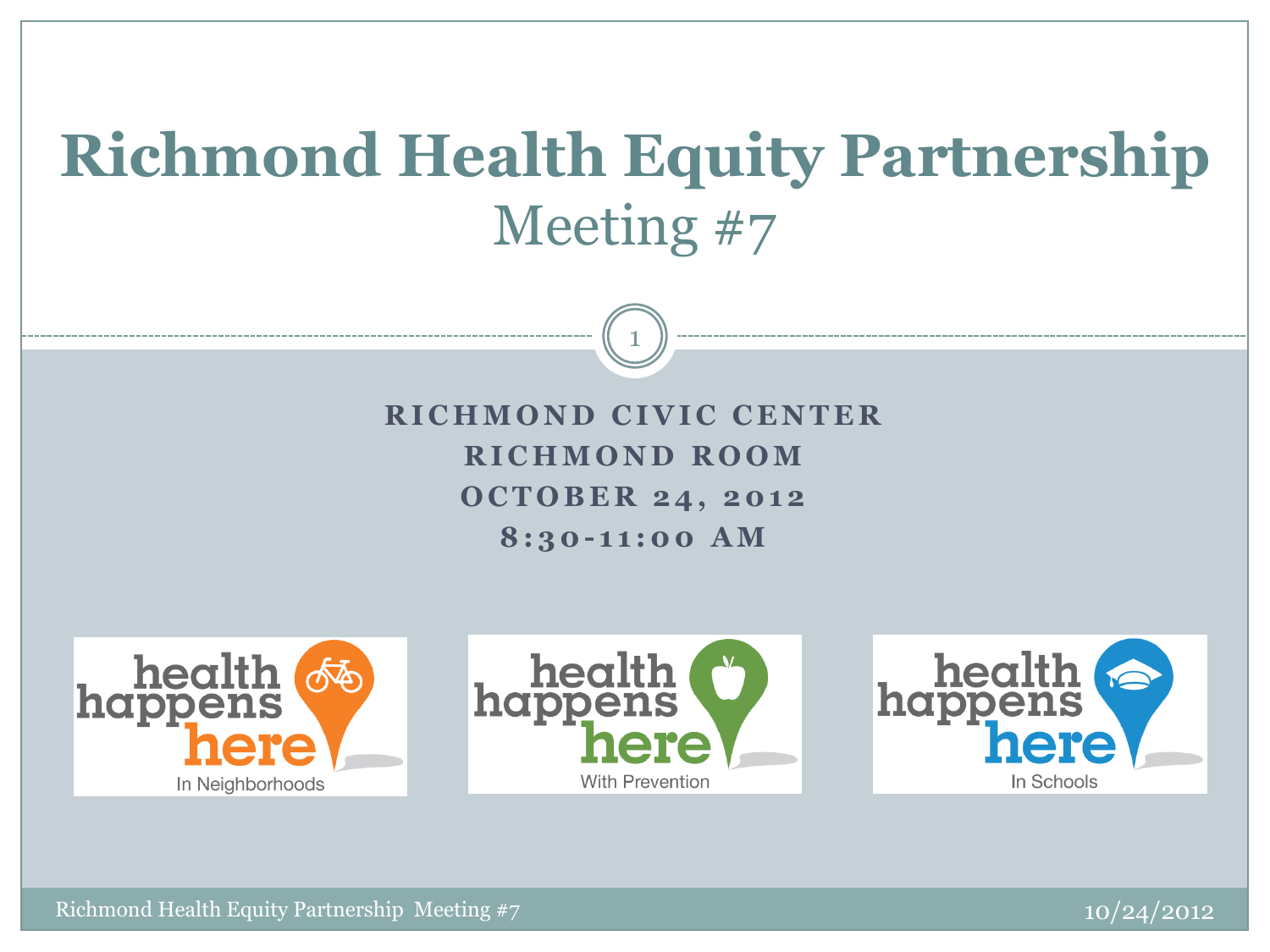## **Overview**

2

- Welcome and Introductions, Shasa Curl Videos
- HiAP Draft Strategy Document, Jason Corburn
- HiAP Draft City Ordinance, Jason Corburn
- HiAP Draft Community Engagement Plan, Gabino Arredondo & Meredith Lee
- BHC Conference Report Back, Wanda, Gabino, & Shasa
- Joint Meeting with Healthy Richmond and RHEP (Dec. 10), Jason & Shasa
- Report Back from Subcommittees, Wendell, Wendel, Jason, & Shasa
- First Reporting Period of Grant Deliverables to TCE, Jennifer Ly
- Next Steps/Discussion/Questions, All

Richmond Health Equity Partnership Meeting #7 10/24/2012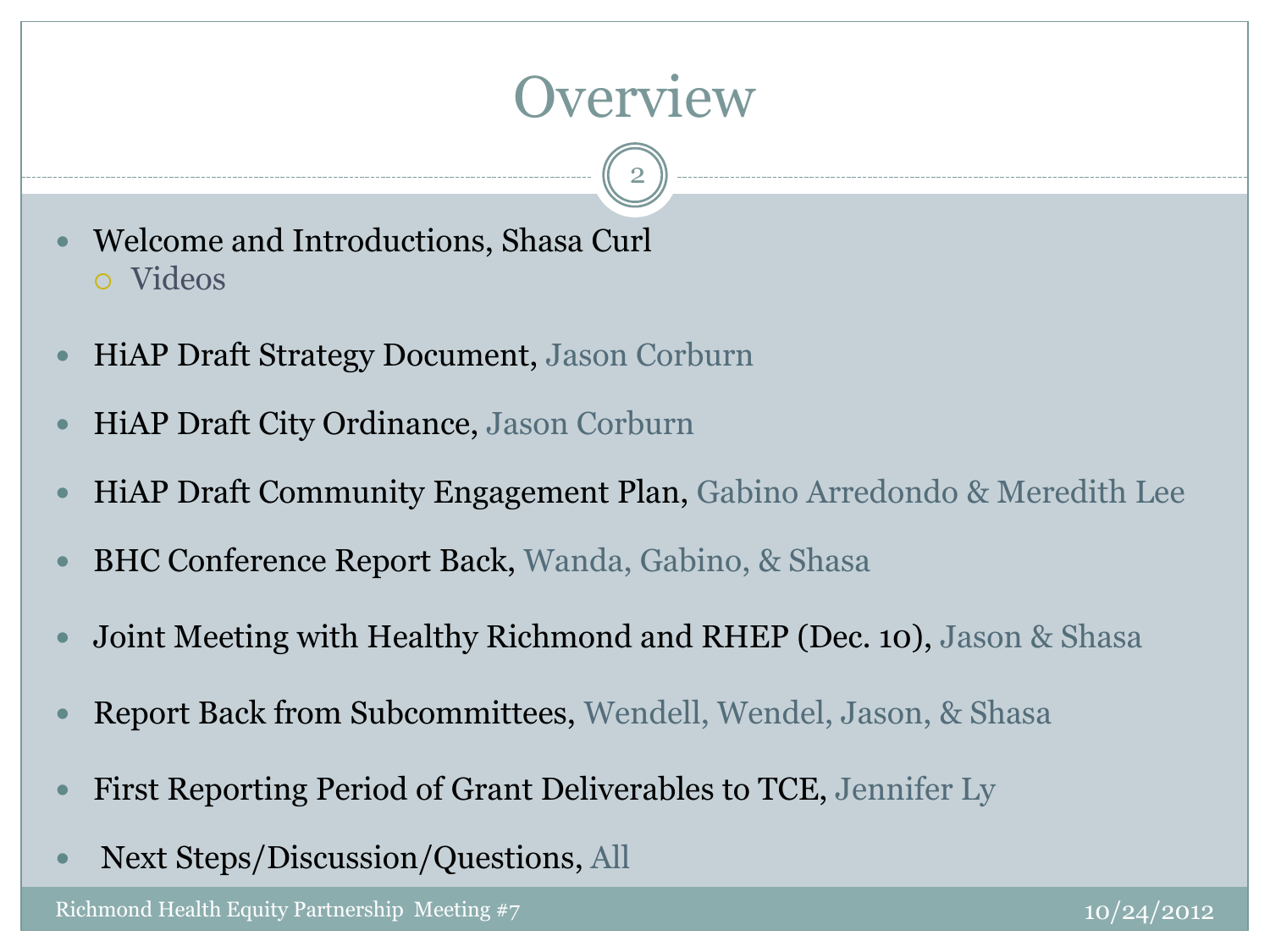## HiAP Strategy Document

3

- "Health in All Policies" the practice of taking an integrated and comprehensive approach to bring health, well-being, and equity considerations into the development, implementation & monitoring of public decisions.
- "Policy as preventative medicine"
- Living document  $-1$ <sup>st</sup> step single text
- Justification, model of change & 12 action areas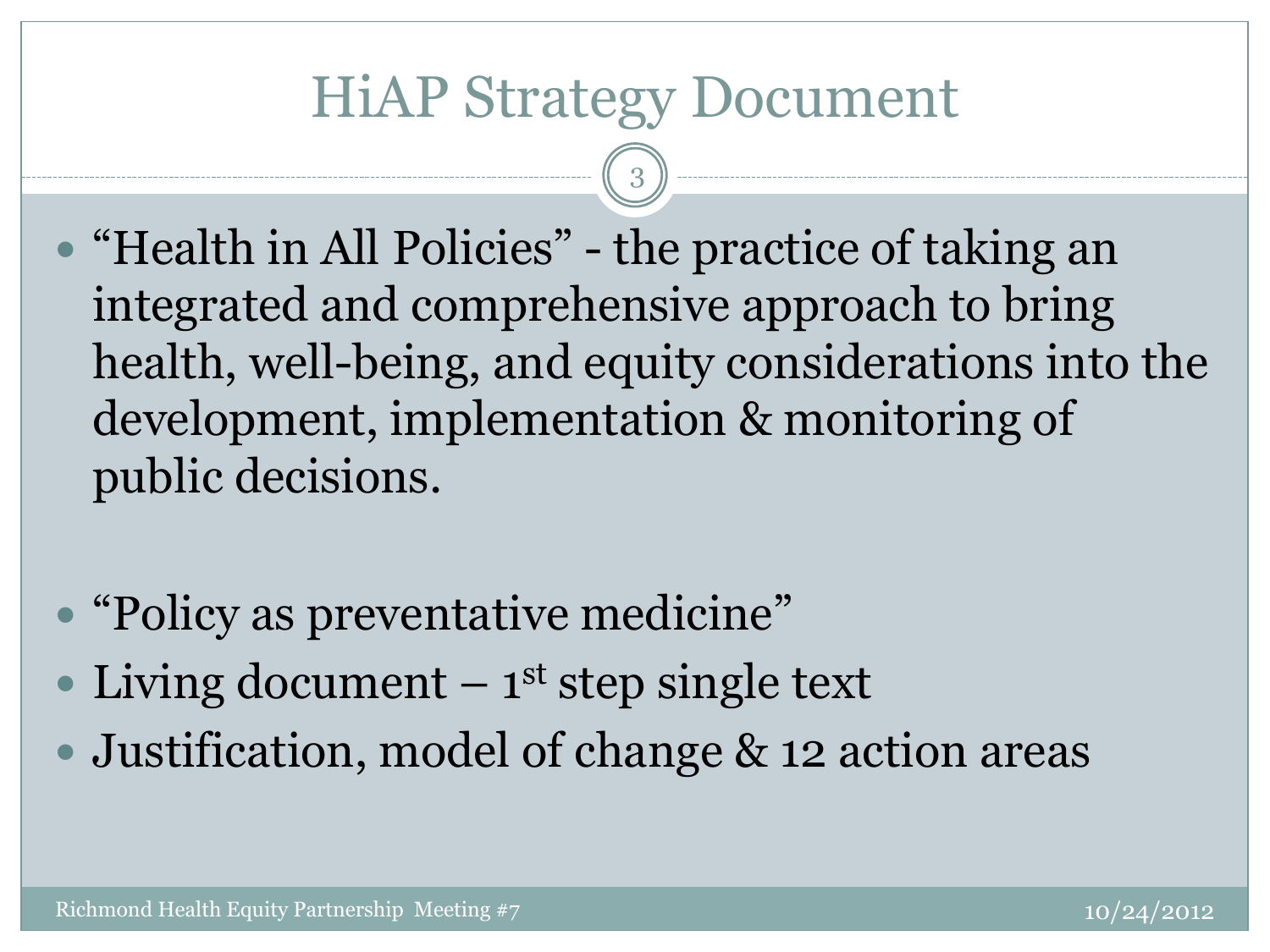## **HiAP Solution #1: Leadership & Inter-departmental Coordination**

4

### Actions

- Example: Creation and expansion of membership to the Interdepartmental HiAP Team by the City Manager
- Example: Ordinance institutionalizes health equity and HiAP as city goals

## • Measures of Equity (Year 1)

- Example: Ordinance drafted, public input incorporated & ordinance adopted
- Example: HiAP Interdepartmental Team develops work plan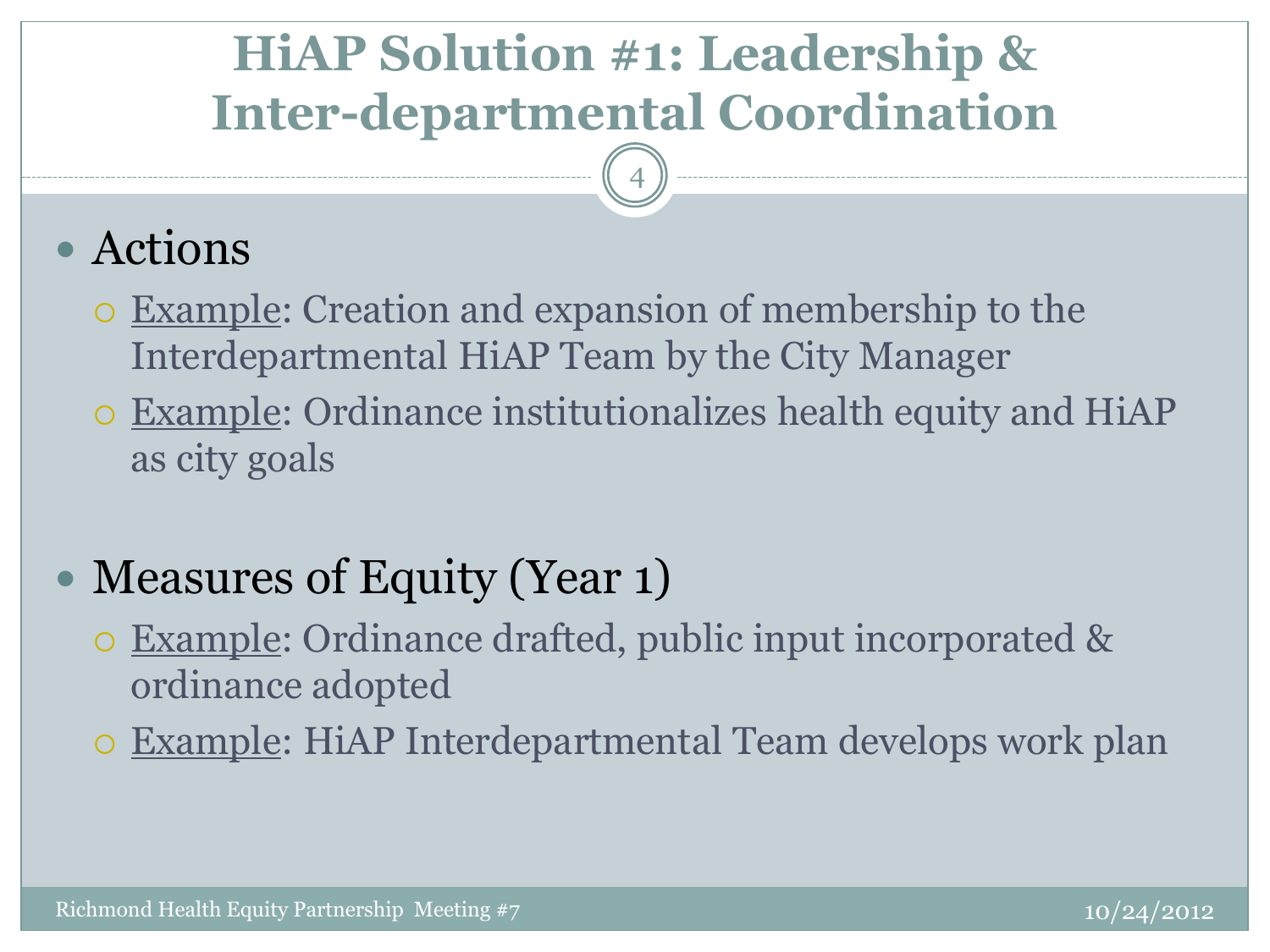## HiAP Solution #2: Identification of Drivers of Health Inequities & Equity in Richmond

5

#### Actions

- Example: Explore how Citizen Survey might be improved & engage residents in on-going data collection
- Example: Collect consistent data on location (i.e., address) and race/ethnicity through Citizen Survey and work with CCHS to achieve this in their surveillance
- Example: link HiAP to Health Equity Report Card, where possible

- Example: Citizen survey collects address, race and ethnicity data beginning 2013
- Example: Proposal for longitudinal data collection in cooperation with CBOs, CCHS & others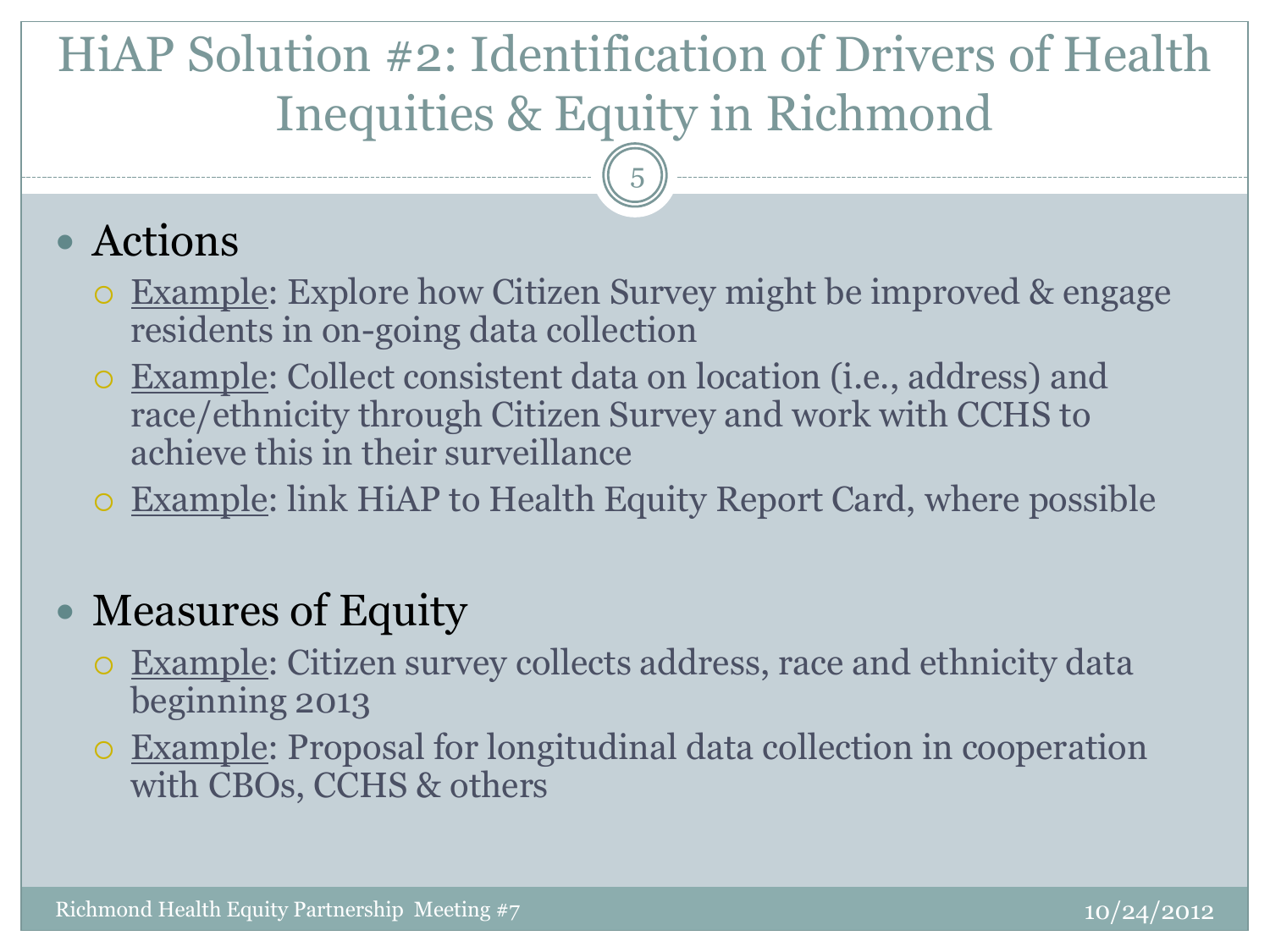# HiAP Solution #3: Integrate Health Equity In City's Budget Strategy

6

#### Actions

- Example: RHEP staff shall conduct preliminary analysis of 5 Year Strategic Business Plan and highlight points of overlap and opportunities to link with the CHWE and RHEP goals
- Example: Meet with the Interdepartmental Team & City staff to refine recommendations

- Example: At least two health equity measures are linked to each chapter of the 5-year Strategic Business Plan and responsible City departments are identified for reporting back on the measures
- Example: Interdepartmental HiAP Team agrees on reporting mechanism and public engagement strategy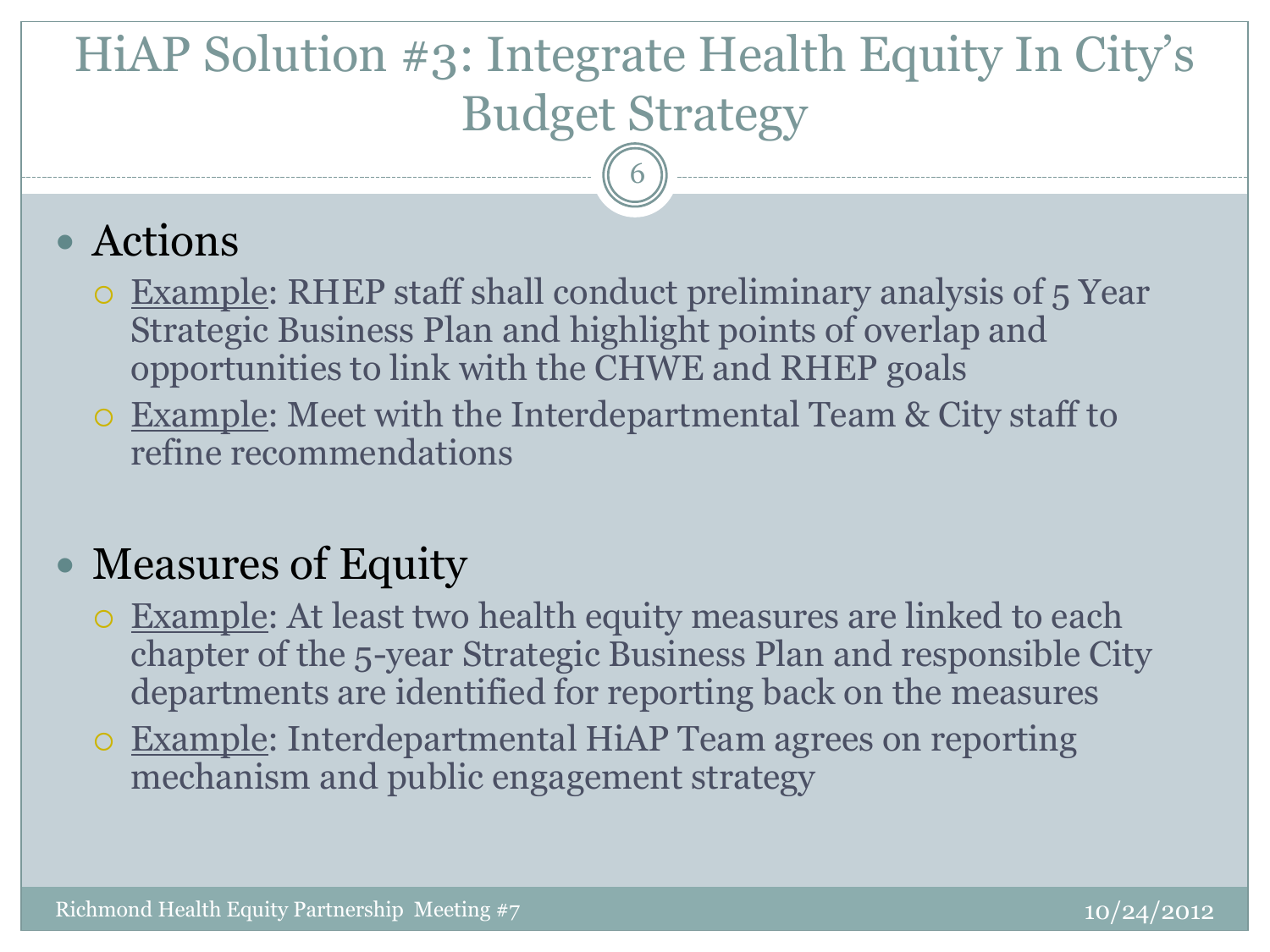#### HiAP Solution #4: Increase Awareness Of And Role For City Staff In Promoting Health Equity In Richmond

7

### Actions

- Example: Develop curriculum for health equity training focused on "Undoing Structural Racism"
- Example: Develop City-community dialogues around health equity, racial and social justice in Richmond

- Example: City staff are prepared, able and supported to articulate the challenge of health equity in Richmond, the issues and solutions
- Example: Increased trust and working relationships on health equity issues between city staff and Richmond community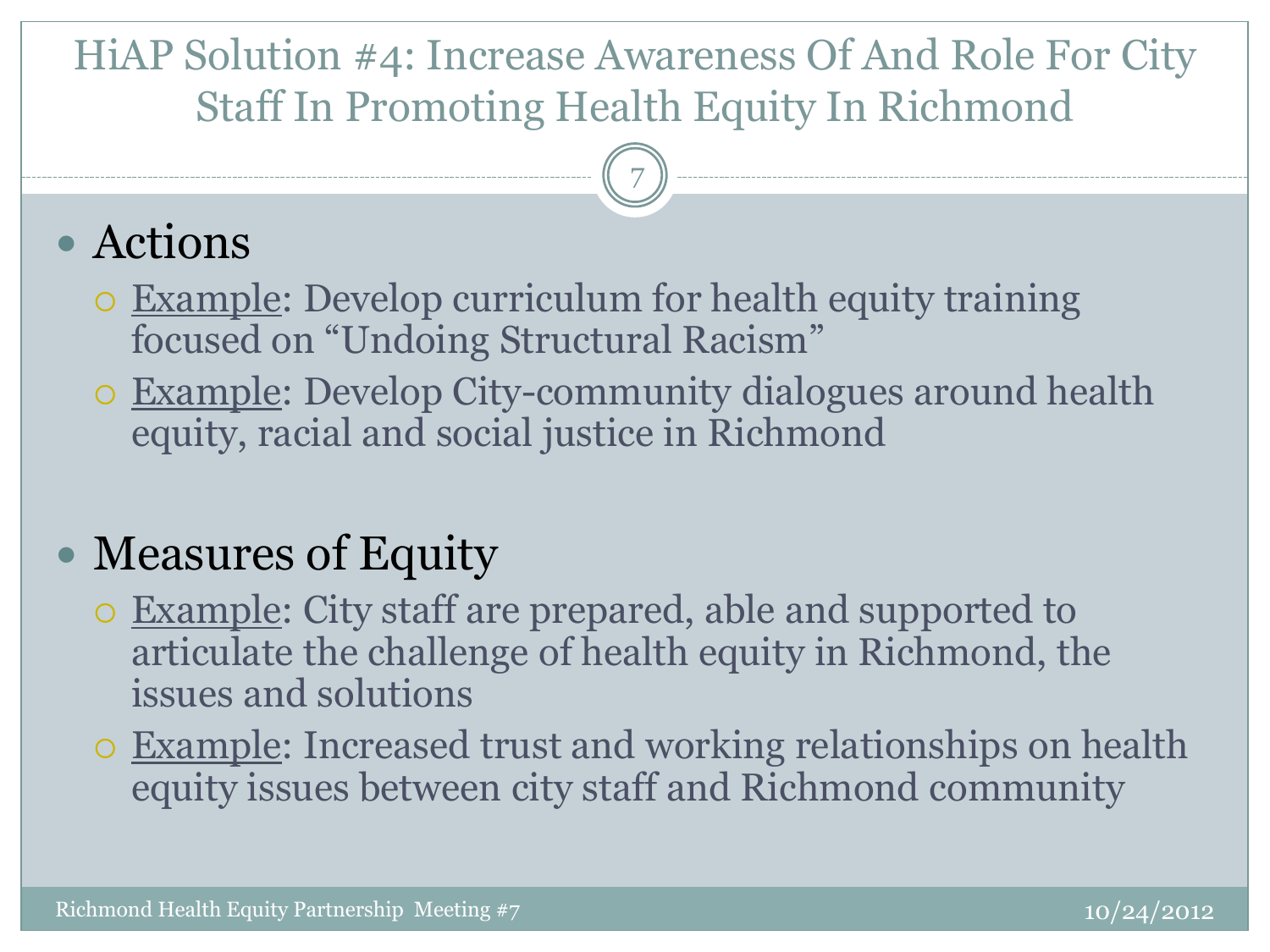## HiAP Solution #5: Health Equity Goals in City Procurement

8

#### Actions

- Example: Streamline the procurement process for women and historically underrepresented owned businesses applying for City contracts
- Example: Enforce the California Occupational Safety and Health Administration's Law, which mandates that "Every employer shall establish, implement and maintain an effective Injury and Illness Prevention Program"

#### Measures of Equity

 Example: Set goal of 50% (or more depending on current status) of all City purchases come from Richmond-based women and/or historically underrepresented owned businesses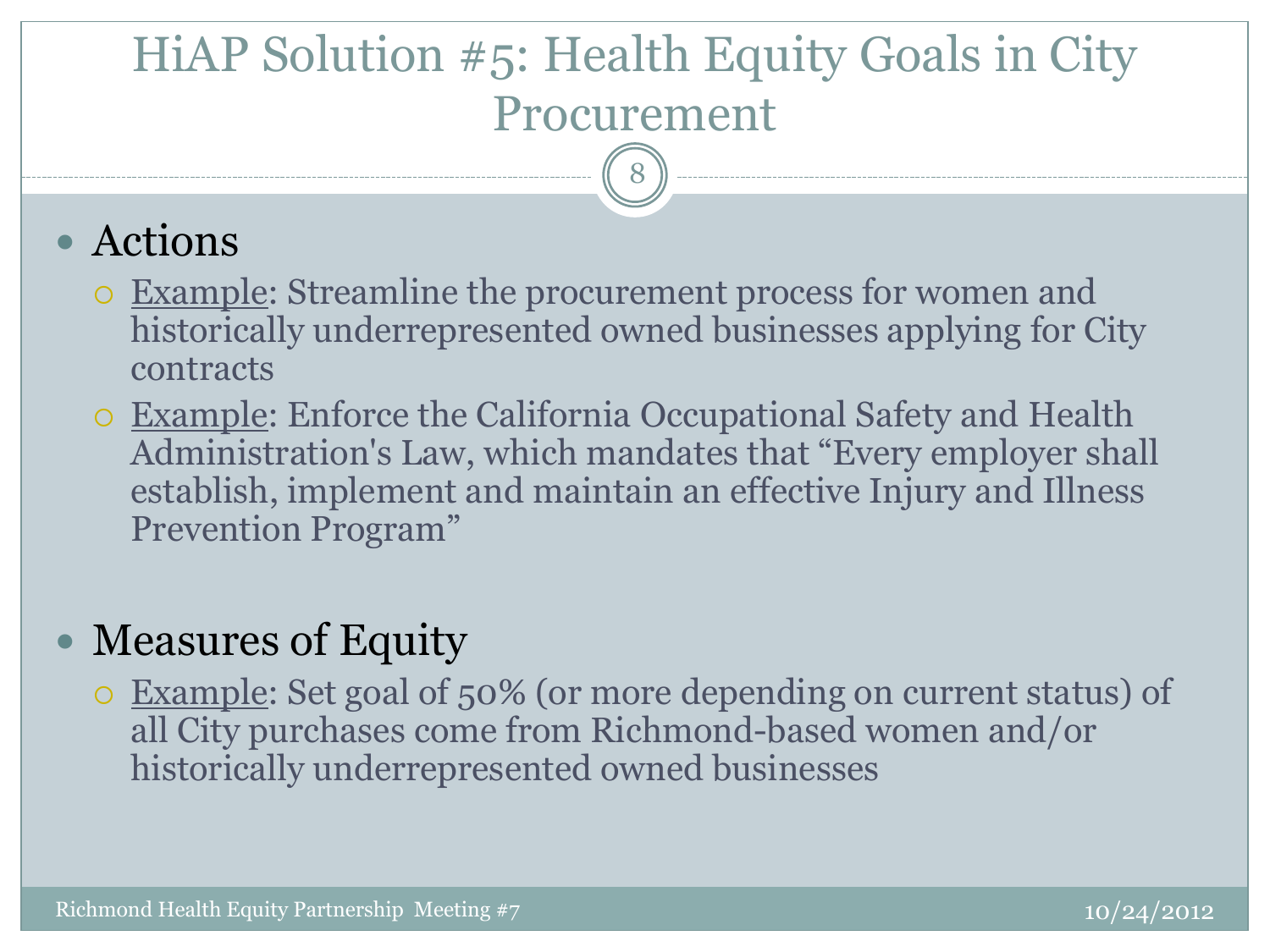## HiAP Solution #6: Recruit and Maintain a Diverse Workforce in Richmond City Government

9

#### Actions

- Example: Enhance trainings and awareness of bias in workplace, including hiring practices
- Example: Develop "Health Equity" section for new employee orientation/manual

- Example: Implementation of Health Equity into new employee orientation
- Example: Increase in number or % people of color in leadership positions that have low or no people of color represented in city departments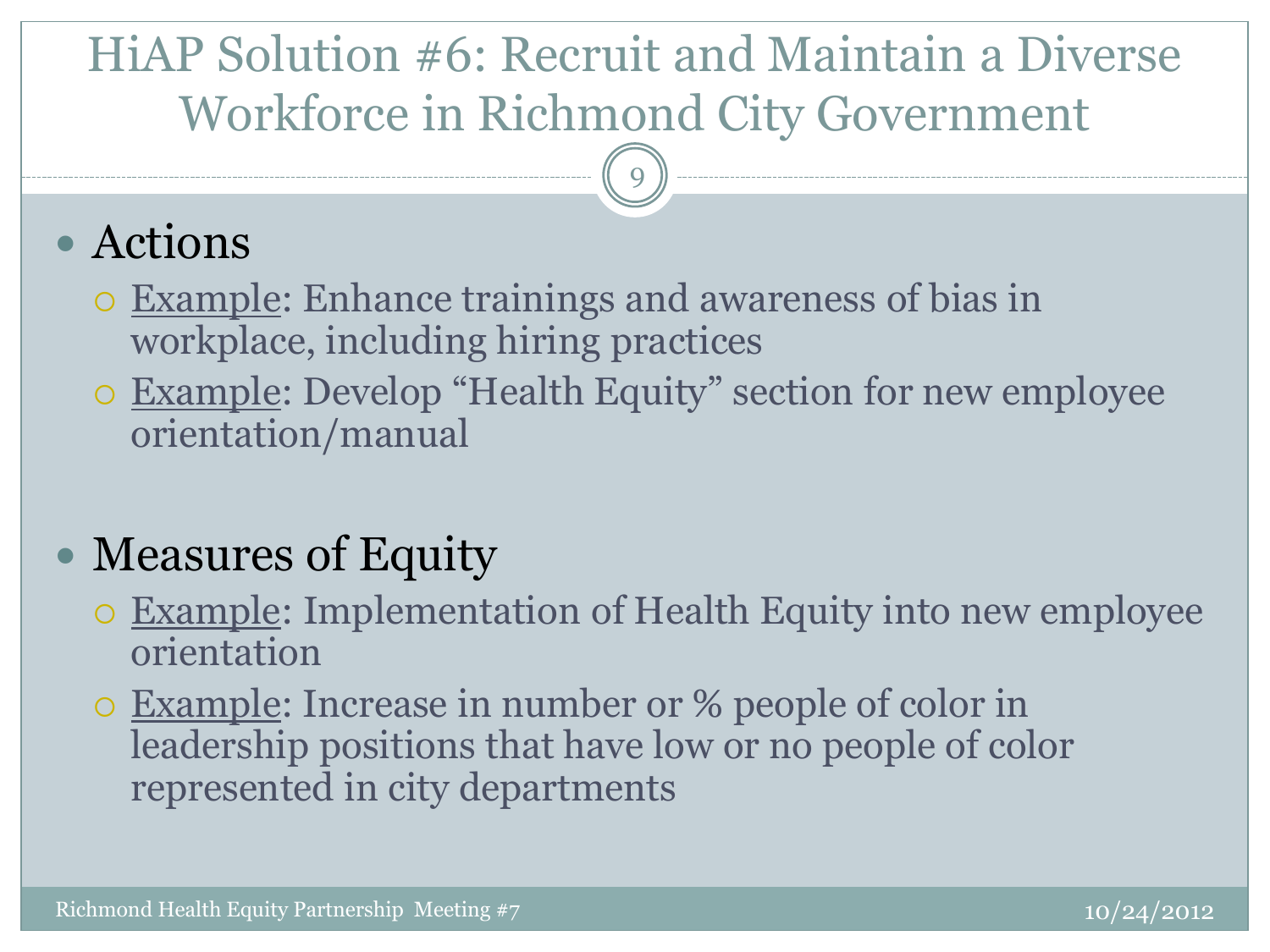## HiAP Solution #7: Health Equity Screening Tools

10

#### Actions

- Example: Develop internal research and analytic capacity for screening projects, policies, programs and plans for health equity, through staff trainings.
- Example: Explore the local application of guidance from CalEPA environmental health screening tool

- Example: Staff are trained and supported to conduct health equity analyses/screenings
- Example: Job descriptions are modified to include responsibilities for health equity/screenings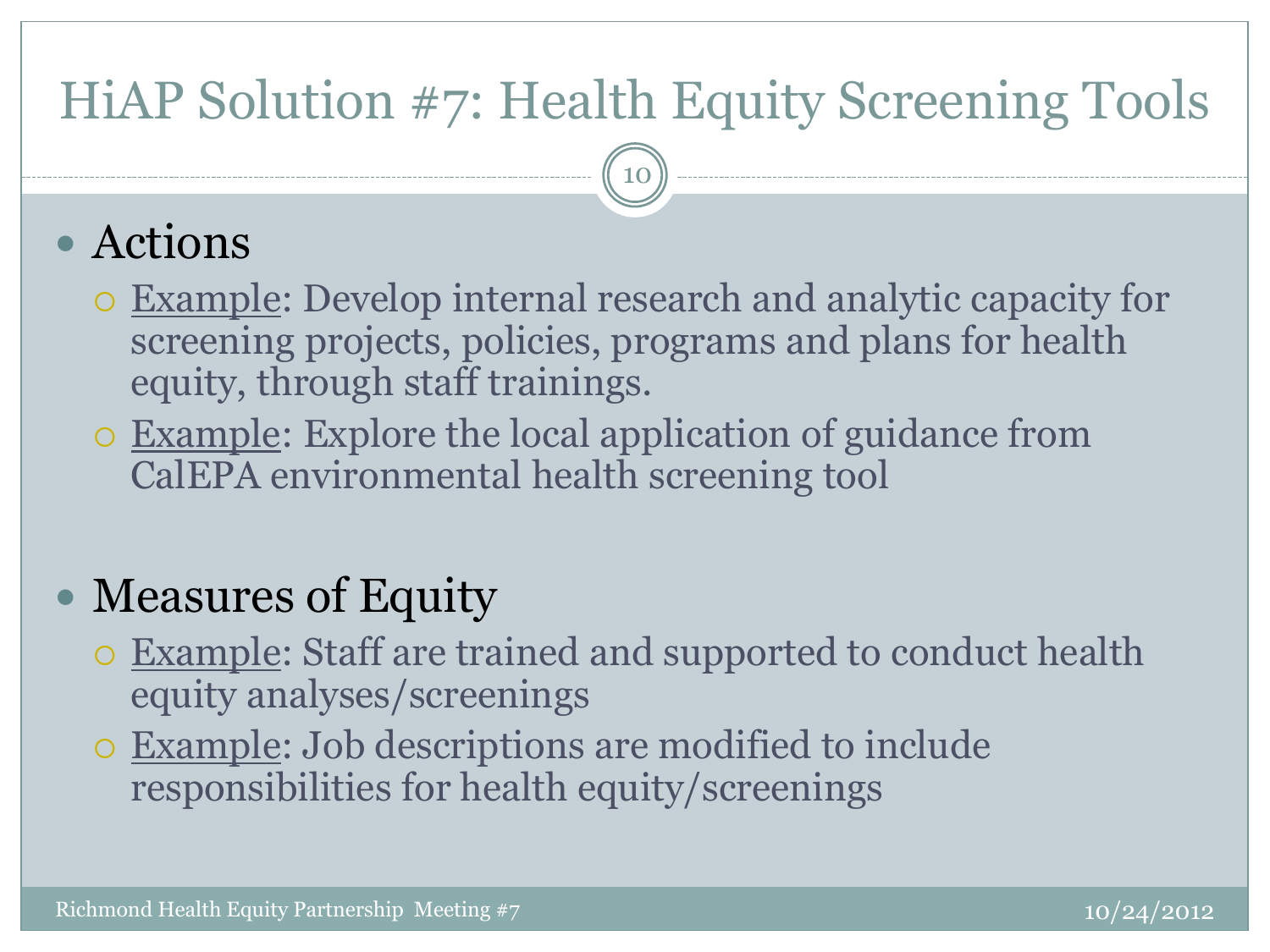# HiAP Solution #8: Increase Economic Opportunities in Richmond

11

#### Actions

 Example: Seek new partnerships with clinical training programs in the San Francisco Bay Area (i.e., UCSF Nursing School) to recruit historically underrepresented health care workers to clinics and care facilities in Richmond. These clinicians should also be part of a mentoring and youth training program that might be linked to school-based clinics in the WCCUSD

- Example: % of new or training CHWs serving communities of color
- $\circ$  Example: # of new business permits & # new permits in predominantly poor and people of color neighborhoods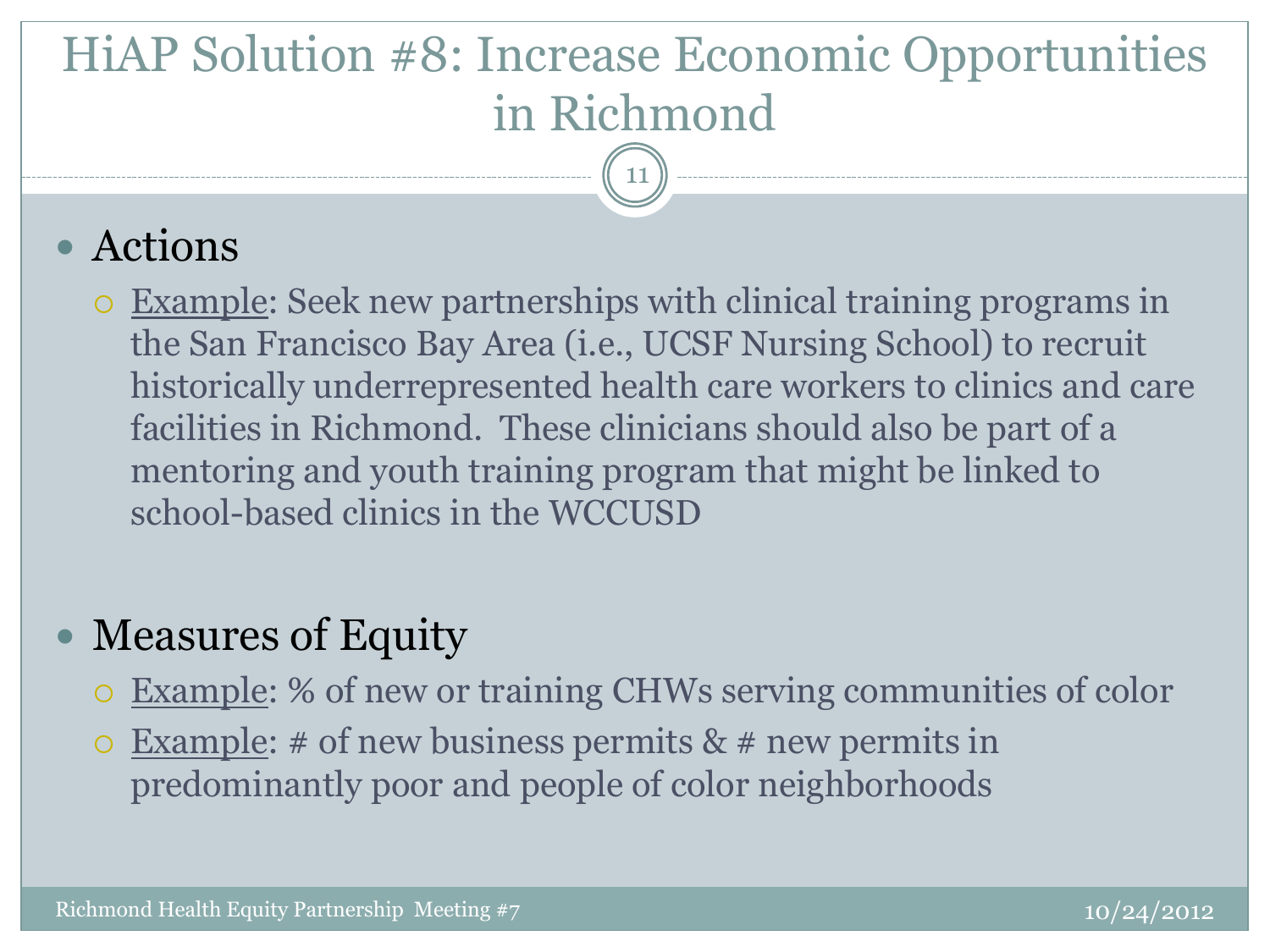#### HiAP Solution #9: Environmental Health and **Justice** 12

## Actions

- Example: Identify and map 'shovel ready' Brownfield sites in Richmond and include information on the tax incentives for redeveloping these sites
- Example: Explore implementation of community-scale air pollution monitoring network

- Example: % of city environmental/sustainability budget spent on environmental quality in minority neighborhoods
- Example: Draft monitoring & reporting plan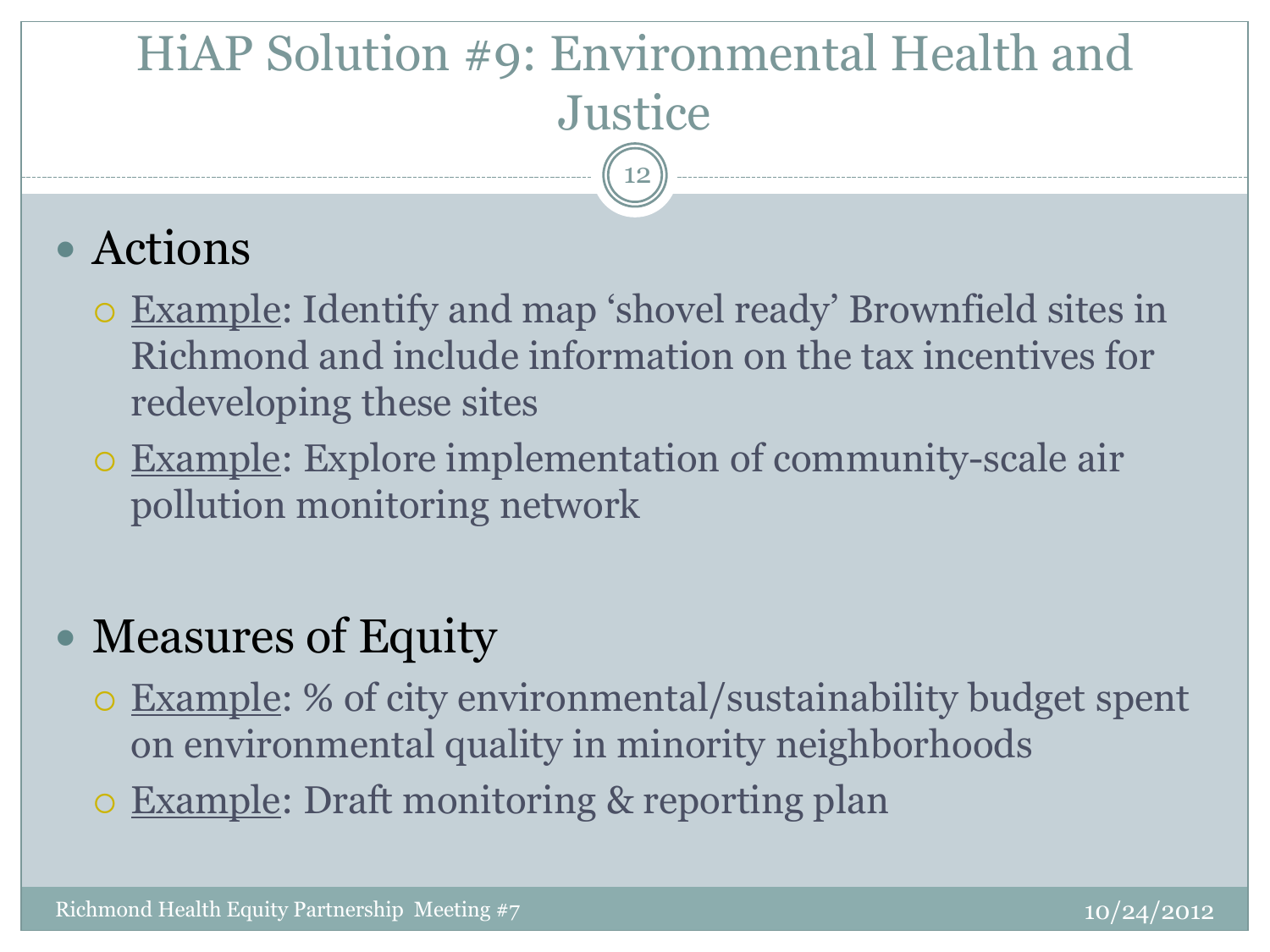## HiAP Solution #10: Education & School Environments

13

### Actions

- Example: Enhance joint-use agreements
- Example: Enhance coordination between Safe Routes to Schools planning and city government agencies
- Example: Explore using Healthy School Environments Assessment Tool developed by the US EPA, http://epa.gov/schools/healthyseat/ to evaluate and manage key environmental, safety, and health issues at school facilities

- Draft joint-use agreements that serve identified community needs
- Increase participation in Safe Routes to School programs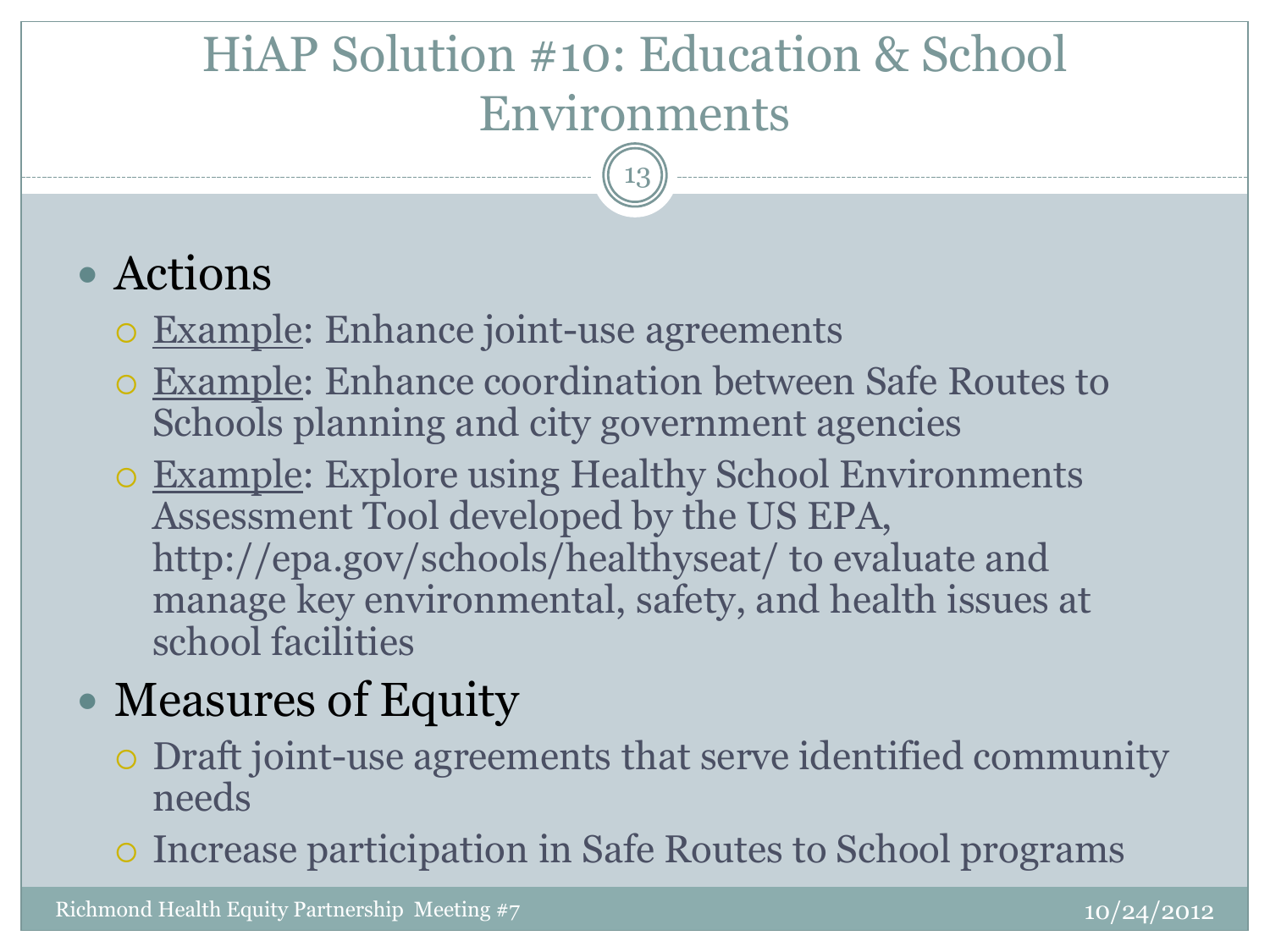## HiAP Solution #11: Housing, Residential Segregation & Concentrated Poverty

14

#### Actions

- Example: Renew Municipal Code Chapter 2.63 on "Foreclosed Residential Properties" that is set to expire on January 1, 2013
- Example: Monitor and correct housing and habitability code violations to prevent the loss of affordable housing

- Increase % foreclosed properties rehabilitated
- % housing violations remediated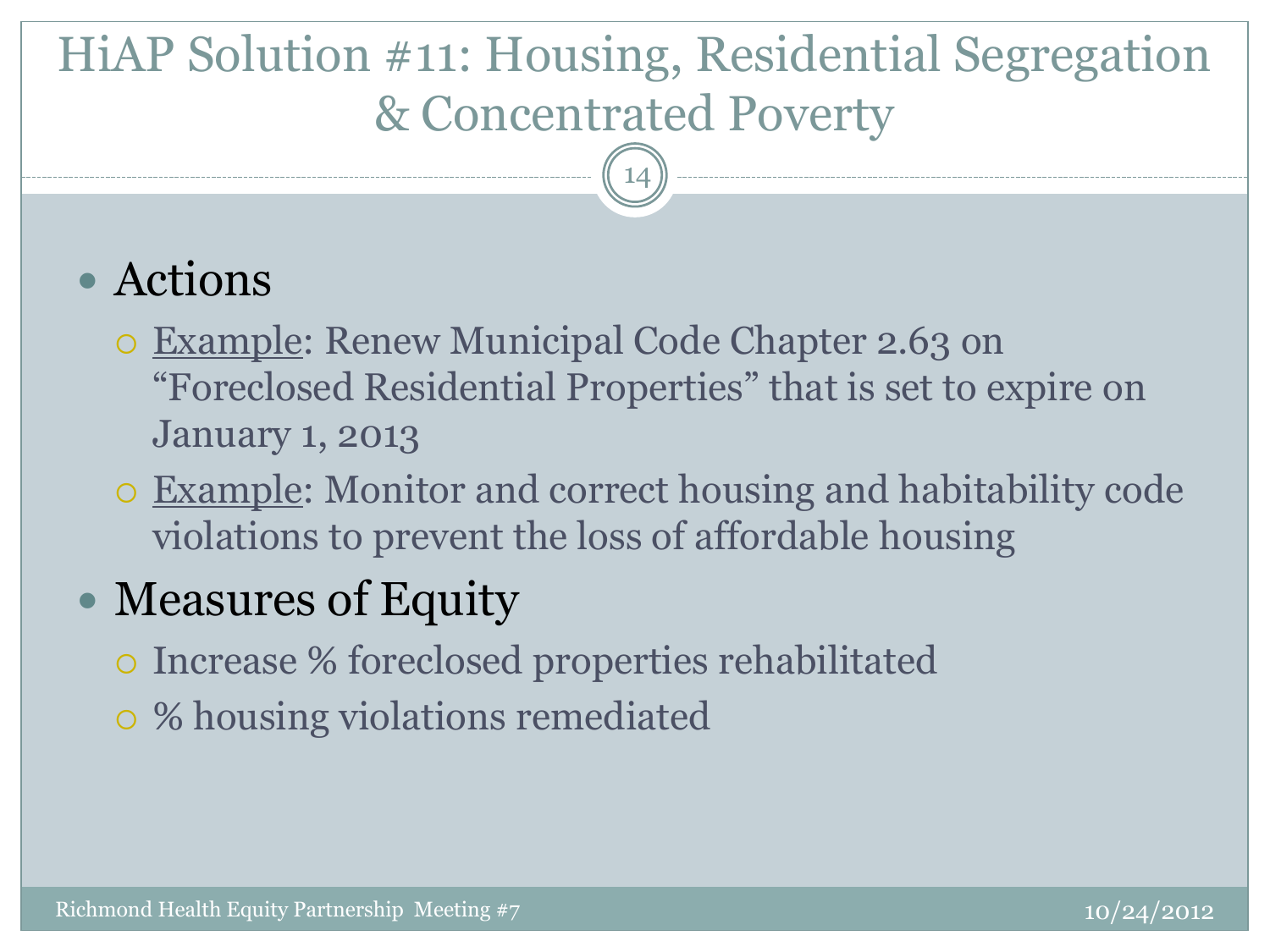## HiAP Solution #12: Full Service & Safe Communities With Quality Health Care

15

#### Actions

- Example: Commit to expanding the training and employment of lay health care workers, also called Promotoras and community health workers (CHWs), in partnerships between the City's employment training programs, health care providers and non-profits currently working with CHWs
- Example: Work with service providers to increase enrolment of eligible Richmond residents in food stamps/EBT, Women Infant Children (WIC), Head Start and other health supporting programs targeted at low-income residents and families in Richmond

- Example: # Richmond residents trained for health care workforce
- Example: At least a 50% increase in eligible residents enrolled in WIC, SNAP, etc. programs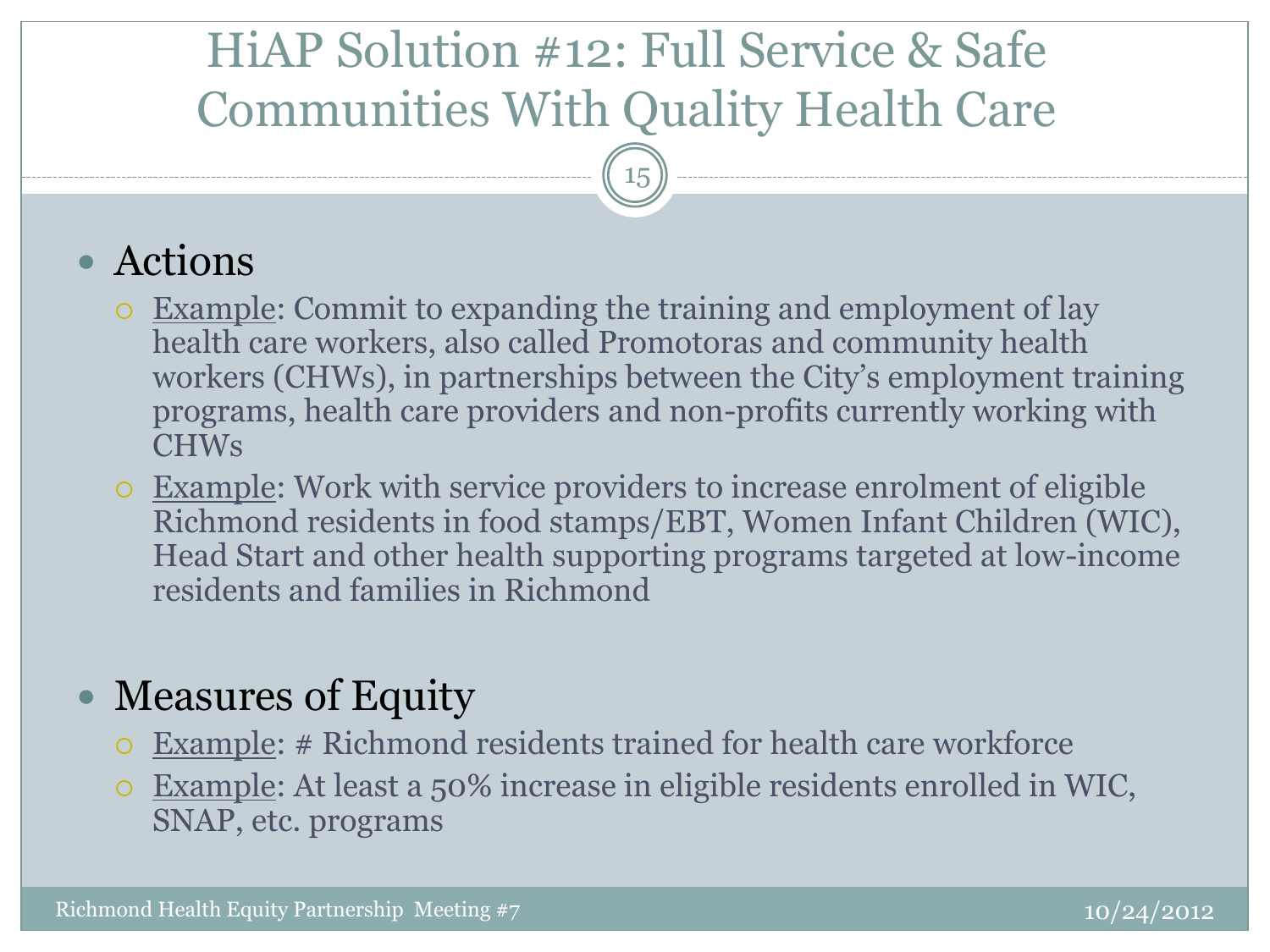# Coordination, Timing & Reporting

16

- Need to link to on-going efforts and avoid duplication
- Short, medium and long-term actions & measures
- Regular reporting including Health Equity Report Card and on-going community participation
	- Website
	- Social media
	- Youth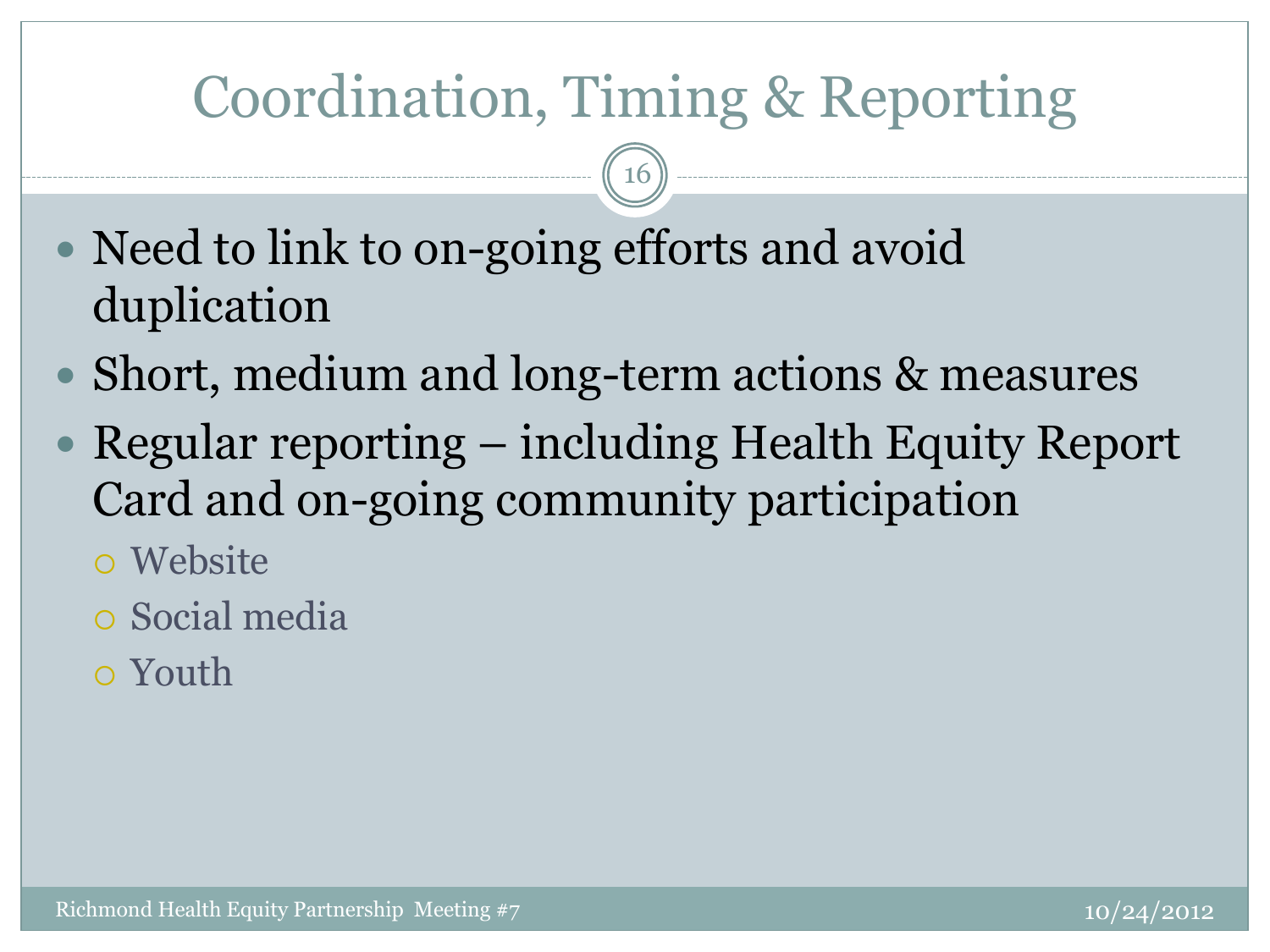# HiAP City Ordinance

17

### Ordinance establishes:

- Definitions of terms: health equity, health disparities, social determinants of health, etc.
- HiAP strategy document as the guiding implementation document
- Interdepartmental branch
- Annual reporting mechanism
- Commitment to ongoing community engagement

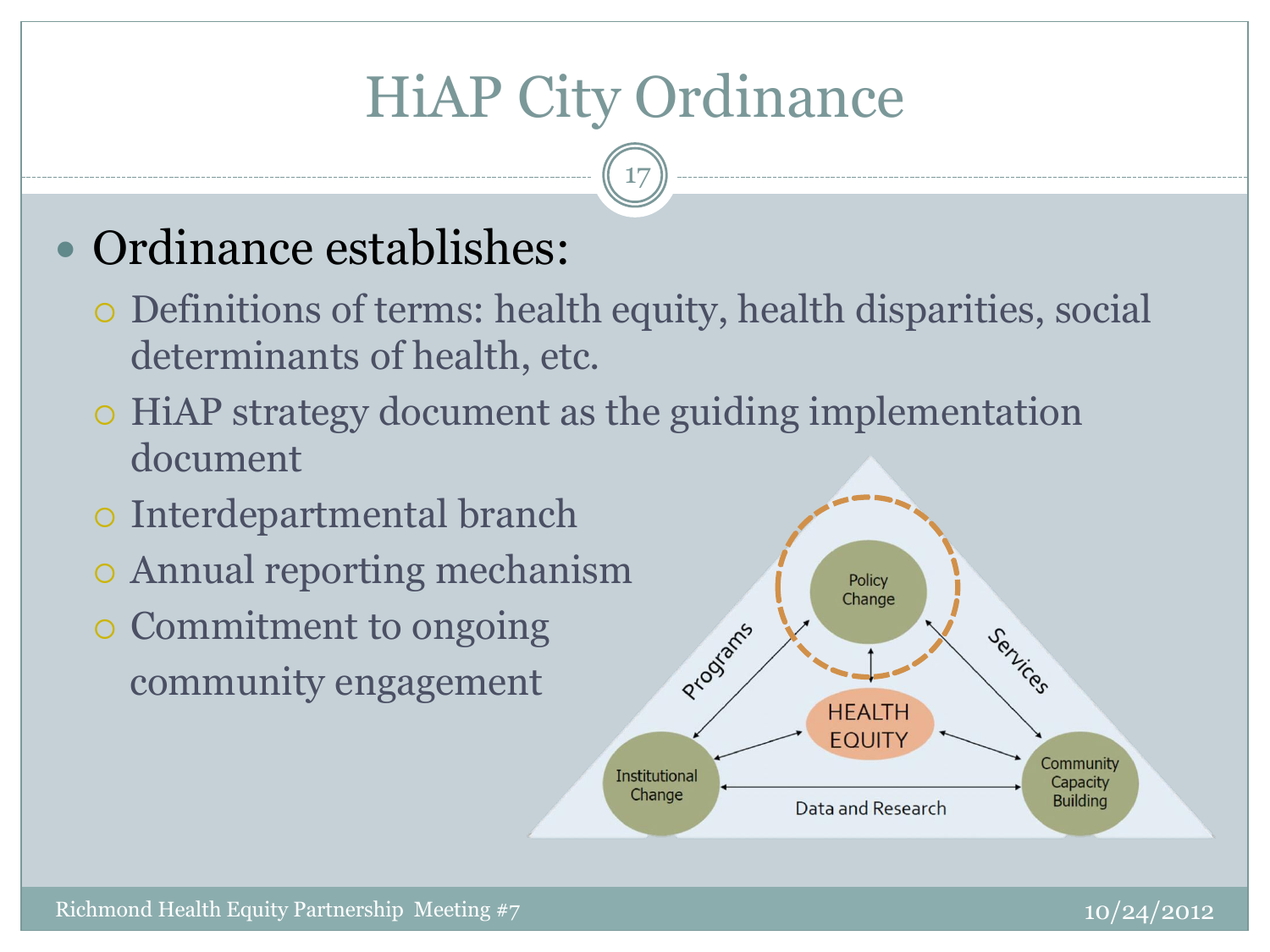## HiAP Ordinance Community Engagement Plan

18

## • November meetings:

- RYSE (TBA)
- Peres Elementary School (Nov. 9 or 16)
- Chavez Elementary School (Nov. 20 or 27)
- Building Blocks for Kids (Dinner dialogue Nov. 2)
- o Richmond Neighborhood Coordinating Committee (Nov. 12)
- Open Community Meeting (TBD)
- City Council (Nov. 20 or 27)



**Richmond Neighborhood Coordinating Council Building Neighborhoods Block by Block**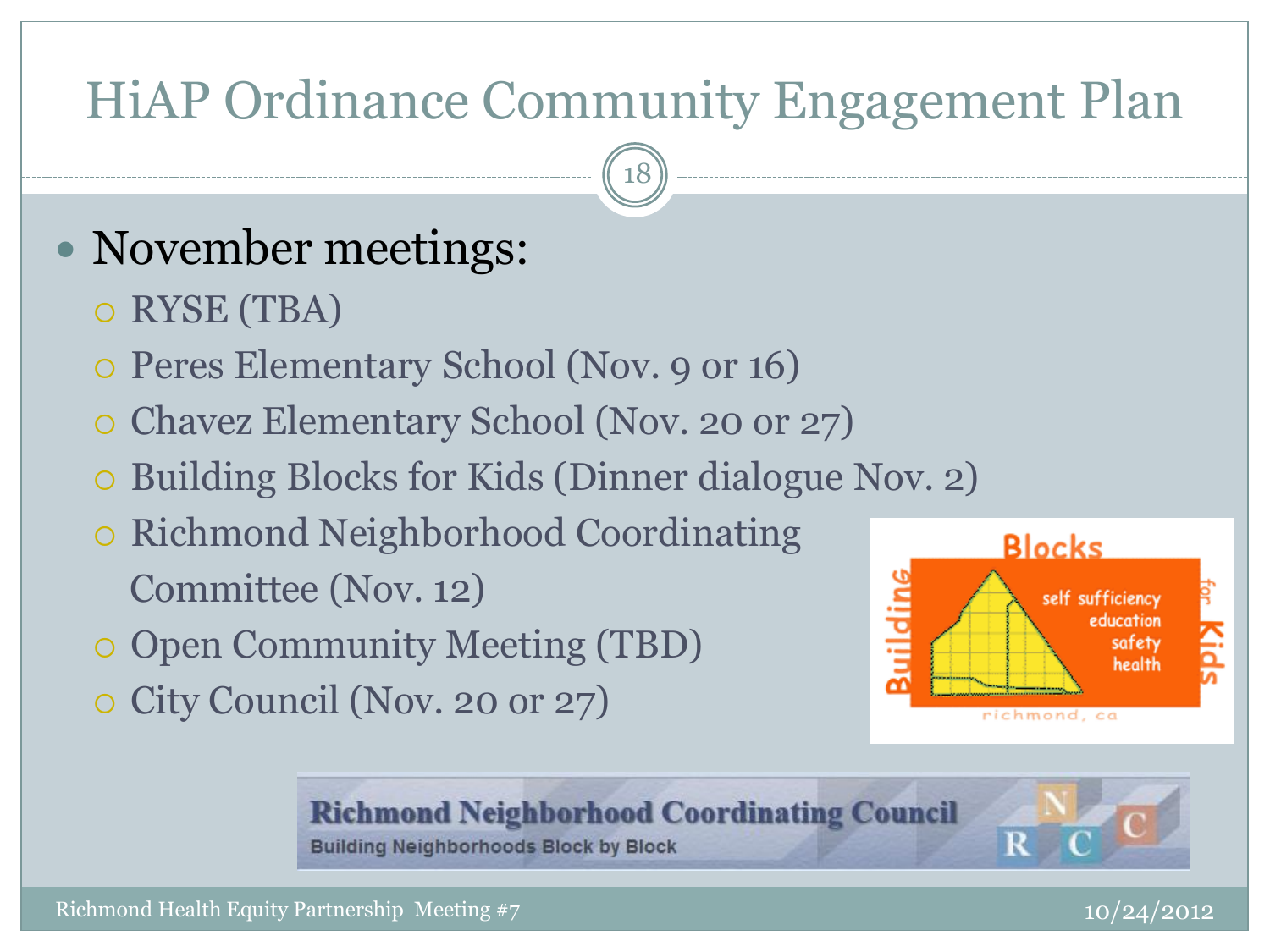# On going HiAP community engagement

19

- How to establish an ongoing, sustainable community engagement around HiAP?
	- Community Action committee?
	- o Healthy Richmond?
	- o Other?

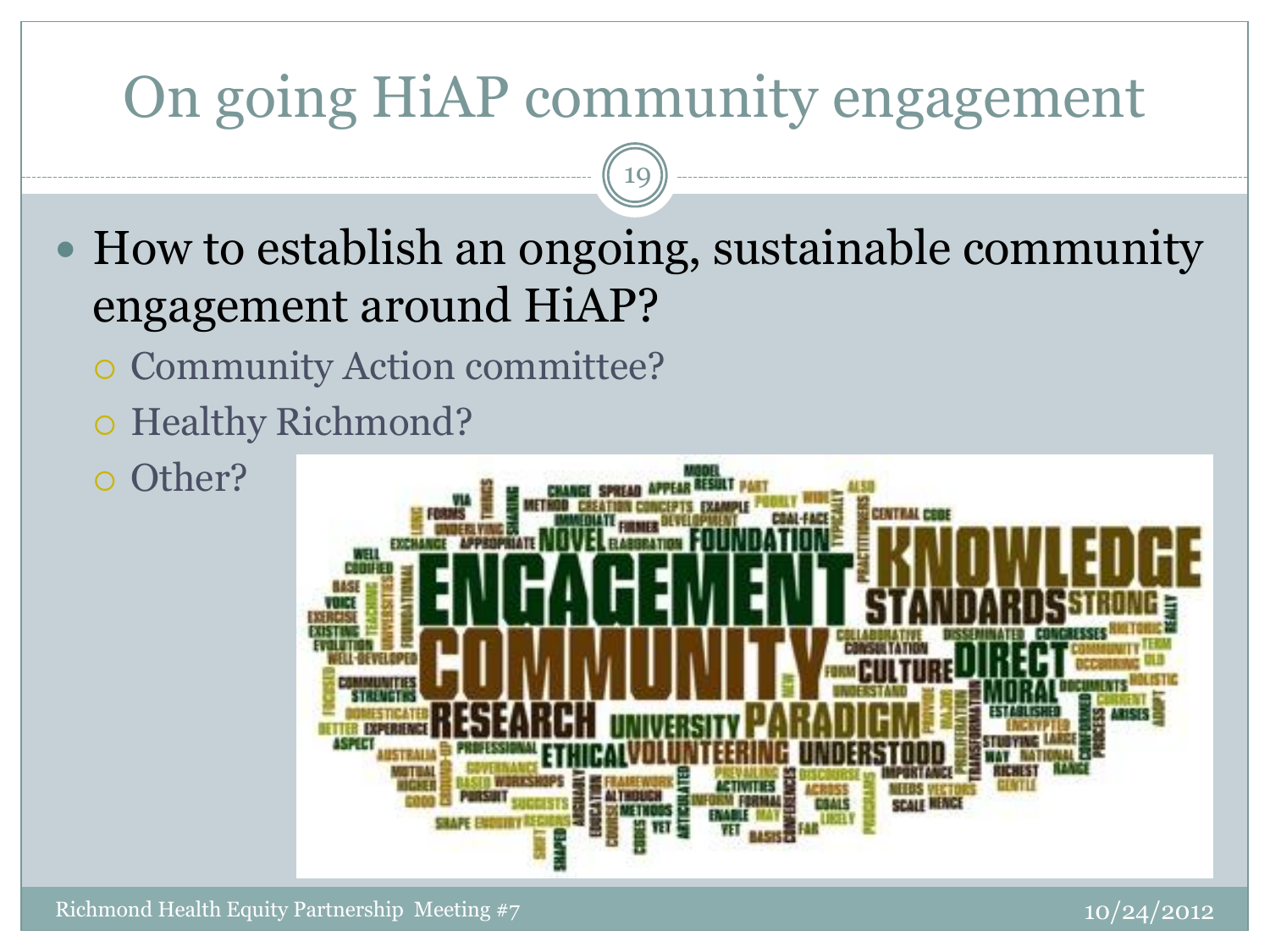# Healthy Richmond & RHEP (Dec. 10)

20

- $\bullet$  HR & RHEP are supposed to support one another  $-$ 'inside & outside' change strategy
- Objectives for joint meeting? Opportunities for synergy?
	- o HiAP? Full Service Community Schools? Health Equity Report Card and Training? CBO engagement? Trainings?
- Ongoing check-ins? Working partnership



Richmond Health Equity Partnership Meeting #7 10/24/2012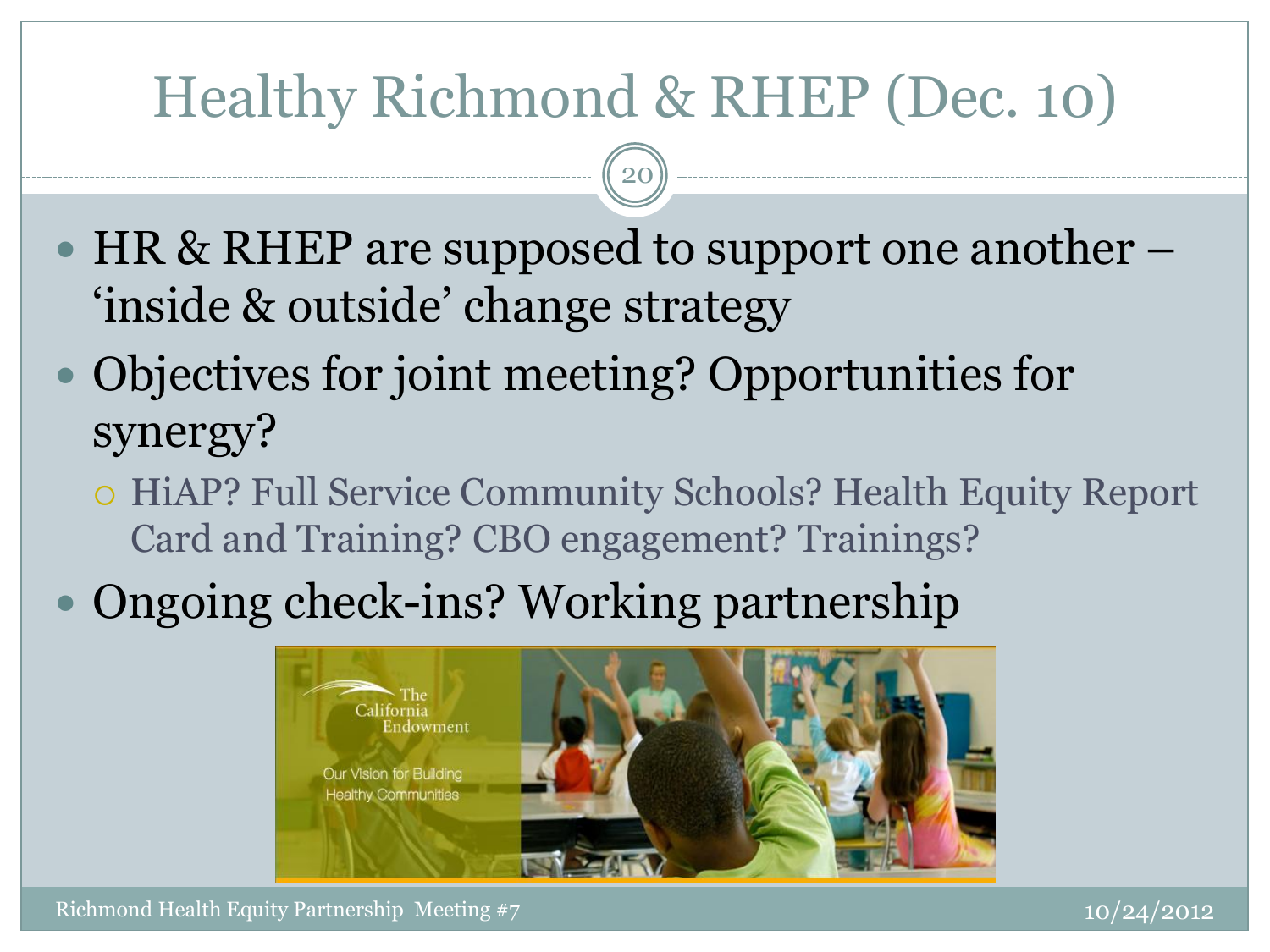# Building Healthy Communities Conference

21







# **Health Happens With Prevention**





Richmond Health Equity Partnership Meeting #7 10/24/2012